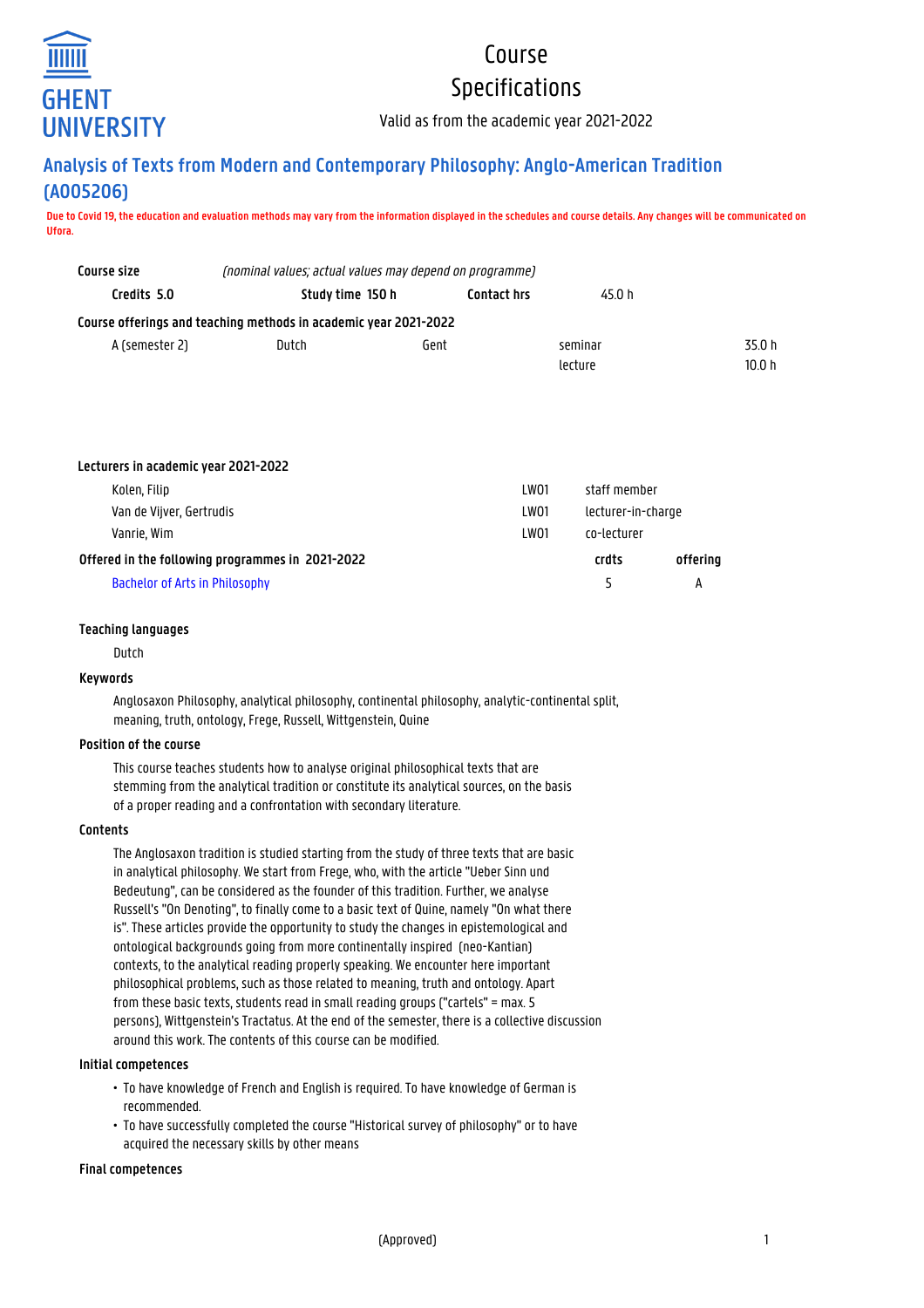- 1 To be able to situate and comment in detail the major concepts pertaining to a specific philosophical tradition.
- 2 To have an informed view in the history of philosophy, on the basis of an orientation of the most important problems and research traditions.
- 3 To be able to construct and compare the argumentative thread of the philosophical texts under study.
- 4 To adequately analyse and synthesise the philosophical texts, if possible in the language in which they were originally published.
- 5 To communicate in oral form about the questions and acquired insights.
- 6 To discuss constructively about various possible interpretations.
- 7 To acquire a sense of philosophical critique as engaged and subjected to permanent revision, through the confrontation between the own study, the interpretation of fellow students and lecturer, and relevant secundary literature.
- 8 To grasp the variations in ways of addressing problems through the confrontation of various epistemological and metaphysical backgrounds and contexts on the basis of which the studied texts are situated.

#### **Conditions for credit contract**

Access to this course unit via a credit contract is unrestricted: the student takes into consideration the conditions mentioned in 'Starting Competences'

#### Conditions for exam contract

This course unit cannot be taken via an exam contract

#### **Teaching methods**

Lecture, seminar

#### **Extra information on the teaching methods**

Lecture (5h): introduction to the authors and their tradition. Seminar (40h): interactive discussion about the examined texts during the course, autonomous study of all the texts, discussion in small groups of the cartel text, and collective discussion of this text.

#### **Learning materials and price**

Texts of Frege, Russell, Quine and Wittgenstein. Cost: 20,00 EUR

#### **References**

- Frege, W.G. [1892], Ueber Sinn und Bedeutung, Zeitschrift für Philosophie und • philosophische Kritik, heruitgegeven in • Kleine Schriften, I. Angelelli (ed.), 1967, G. Olms Verlag, pp. 143-163.
- Frege, W.G., [1892], Over betekenis en verwijzing, Pierre Swiggers (vert.), Acco,1984.
- Russell, B., On Denoting, [1905], in Logic and Knowledge, R.C. Marsh, London, George • Allen and Unwin, 1956, pp. 41-56; http://www.cscs.umich.edu/~crshalizi/Russell/denoting/
- Kremer, M., The argument of On Denoting, Philosophical Review 103 (2):249-297.
- Quine, W.V., [1948], On what there is, in From a Logical Point of View, 1964, Harvard University Press, pp. 1-20.

#### **Course content-related study coaching**

Intensive coaching by lecturer and assistent.

#### **Evaluation methods**

end-of-term evaluation and continuous assessment

#### **Examination methods in case of periodic evaluation during the first examination period**

Open book examination, oral examination

#### **Examination methods in case of periodic evaluation during the second examination period**

Open book examination, oral examination

#### **Examination methods in case of permanent evaluation**

Participation, peer assessment

#### **Possibilities of retake in case of permanent evaluation**

not applicable

#### **Extra information on the examination methods**

Examination form: oral exam, with written preparation, open book (60%). The exam mainly asks questions of insight.

For the second part (40%): contribution to the collective discussion (20% interventions on the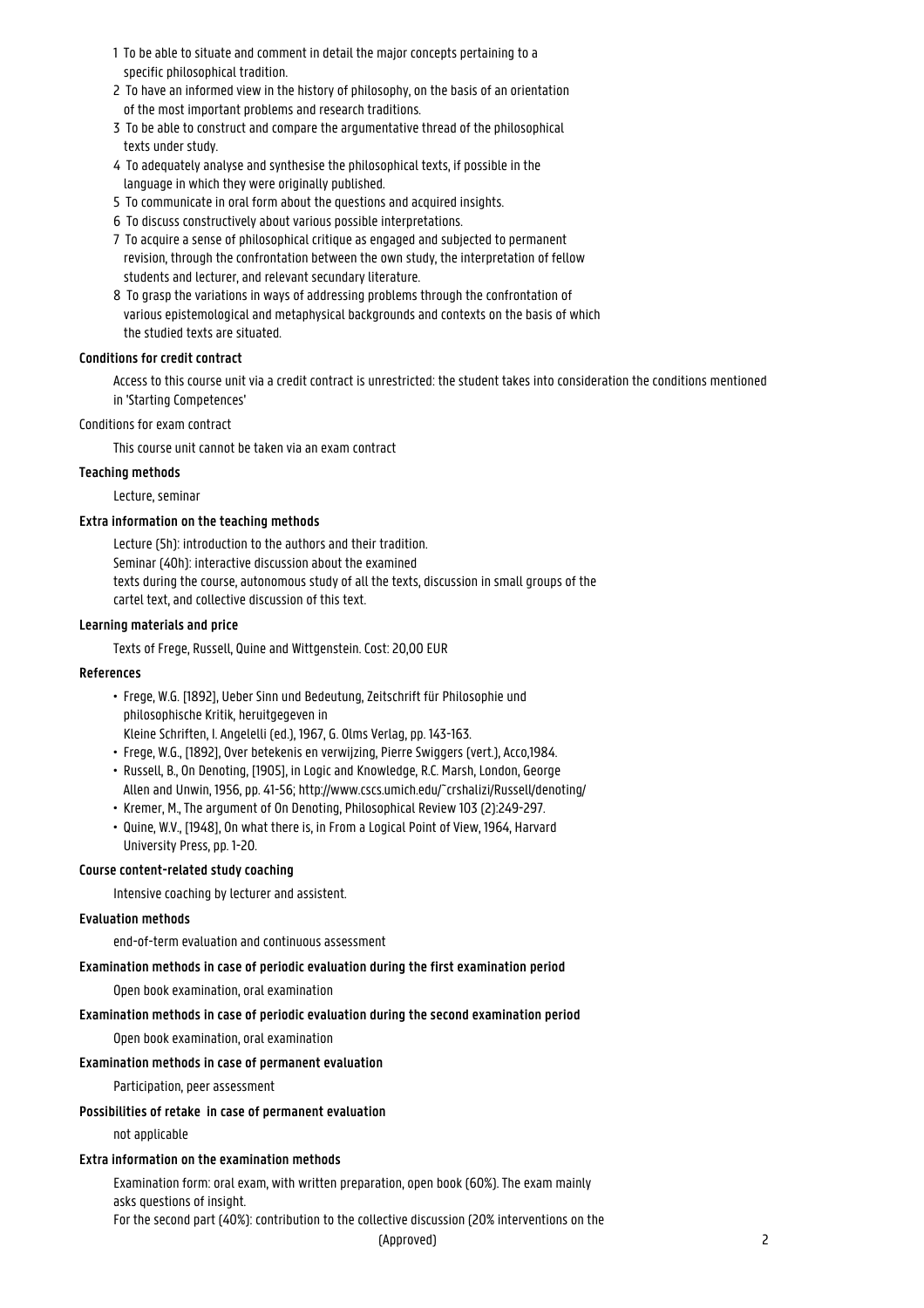basis of the preparation of texts and 20% intercarteldebate). Not taking part in the intercarteldebate, will lead to a non-deliberable total score.

#### **Calculation of the examination mark**

60% periodical, 40% non-periodical

#### **Facilities for Working Students**

1. Possible exemption from educational activities requiring student attendance. 2. Possible rescheduling of the examination to a different time in the same academic year 3. Feedback can be given by email, telephone or during an appointment during or after office hours For more information concerning flexible learning: contact the monitoring service of the faculty of Arts and philosophy

| Course size                                                      | (nominal values; actual values may depend on programme) |                    |         |  |
|------------------------------------------------------------------|---------------------------------------------------------|--------------------|---------|--|
| Credits 5.0                                                      | Study time 150 h                                        | <b>Contact hrs</b> | 45.0 h  |  |
| Course offerings and teaching methods in academic year 2021-2022 |                                                         |                    |         |  |
|                                                                  |                                                         |                    | seminar |  |

| Lecturers in academic year 2021-2022             |      |                    |          |
|--------------------------------------------------|------|--------------------|----------|
| Kolen, Filip                                     | LW01 | staff member       |          |
| Van de Vijver, Gertrudis                         | LW01 | lecturer-in-charge |          |
| Vanrie. Wim                                      | LW01 | co-lecturer        |          |
| Offered in the following programmes in 2021-2022 |      | crdts              | offering |
| <b>Bachelor of Arts in Philosophy</b>            |      |                    | A        |

#### **Teaching languages**

Dutch

#### **Keywords**

Anglosaxon Philosophy, analytical philosophy, continental philosophy, analytic-continental split, meaning, truth, ontology, Frege, Russell, Wittgenstein, Quine

#### **Position of the course**

This course teaches students how to analyse original philosophical texts that are stemming from the analytical tradition or constitute its analytical sources, on the basis of a proper reading and a confrontation with secondary literature.

#### **Contents**

The Anglosaxon tradition is studied starting from the study of three texts that are basic in analytical philosophy. We start from Frege, who, with the article "Ueber Sinn und Bedeutung", can be considered as the founder of this tradition. Further, we analyse Russell's "On Denoting", to finally come to a basic text of Quine, namely "On what there is". These articles provide the opportunity to study the changes in epistemological and ontological backgrounds going from more continentally inspired (neo-Kantian) contexts, to the analytical reading properly speaking. We encounter here important philosophical problems, such as those related to meaning, truth and ontology. Apart from these basic texts, students read in small reading groups ("cartels" = max. 5 persons), Wittgenstein's Tractatus. At the end of the semester, there is a collective discussion around this work. The contents of this course can be modified.

#### **Initial competences**

- To have knowledge of French and English is required. To have knowledge of German is • recommended.
- To have successfully completed the course "Historical survey of philosophy" or to have

 $35.0 h$ 

lecture 10.0 h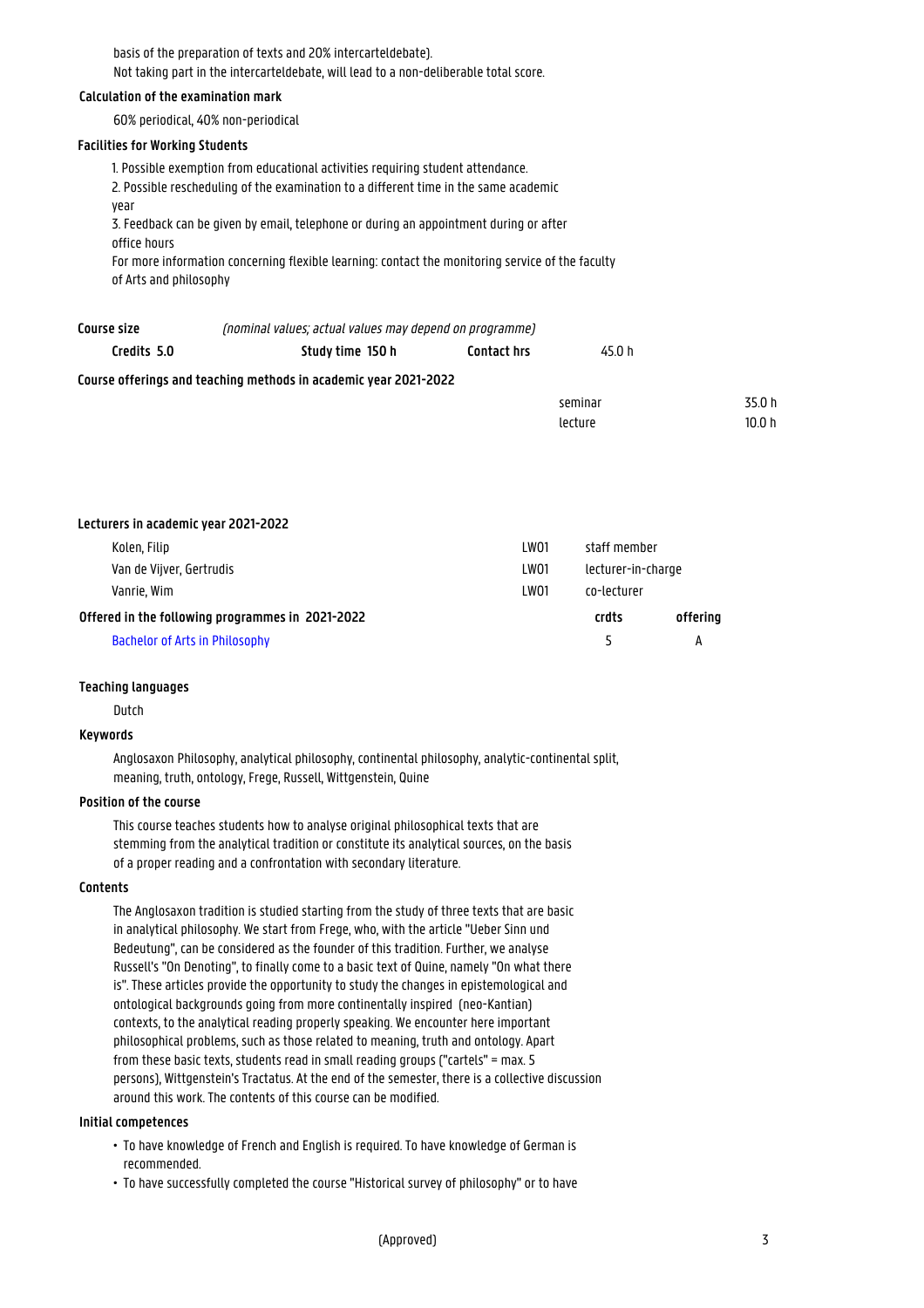#### acquired the necessary skills by other means

#### **Final competences**

- 1 To be able to situate and comment in detail the major concepts pertaining to a specific philosophical tradition.
- 2 To have an informed view in the history of philosophy, on the basis of an orientation of the most important problems and research traditions.
- 3 To be able to construct and compare the argumentative thread of the philosophical texts under study.
- 4 To adequately analyse and synthesise the philosophical texts, if possible in the language in which they were originally published.
- 5 To communicate in oral form about the questions and acquired insights.
- 6 To discuss constructively about various possible interpretations.
- 7 To acquire a sense of philosophical critique as engaged and subjected to permanent 1 revision, through the confrontation between the own study, the interpretation of fellow students and lecturer, and relevant secundary literature.
- 8 To grasp the variations in ways of addressing problems through the confrontation of various epistemological and metaphysical backgrounds and contexts on the basis of which the studied texts are situated.

#### **Conditions for credit contract**

Access to this course unit via a credit contract is unrestricted: the student takes into consideration the conditions mentioned in 'Starting Competences'

Conditions for exam contract

This course unit cannot be taken via an exam contract

#### **Teaching methods**

Lecture, seminar

#### **Extra information on the teaching methods**

Lecture (5h): introduction to the authors and their tradition. Seminar (40h): interactive discussion about the examined texts during the course, autonomous study of all the texts, discussion in small groups of the cartel text, and collective discussion of this text.

#### **Learning materials and price**

Texts of Frege, Russell, Quine and Wittgenstein. Cost: 20,00 EUR

#### **References**

- Frege, W.G. [1892], Ueber Sinn und Bedeutung, Zeitschrift für Philosophie und • philosophische Kritik, heruitgegeven in • Kleine Schriften, I. Angelelli (ed.), 1967, G. Olms Verlag, pp. 143-163.
- 
- Frege, W.G., [1892], Over betekenis en verwijzing, Pierre Swiggers (vert.), Acco,1984. • Russell, B., On Denoting, [1905], in Logic and Knowledge, R.C. Marsh, London, George • Allen and Unwin, 1956, pp. 41-56; http://www.cscs.umich.edu/~crshalizi/Russell/denoting/
- Kremer, M., The argument of On Denoting, Philosophical Review 103 (2):249-297.
- Quine, W.V., [1948], On what there is, in From a Logical Point of View, 1964, Harvard University Press, pp. 1-20.

#### **Course content-related study coaching**

Intensive coaching by lecturer and assistent.

#### **Evaluation methods**

end-of-term evaluation and continuous assessment

#### **Examination methods in case of periodic evaluation during the first examination period**

Open book examination, oral examination

#### **Examination methods in case of periodic evaluation during the second examination period**

Open book examination, oral examination

#### **Examination methods in case of permanent evaluation**

Participation, peer assessment

#### **Possibilities of retake in case of permanent evaluation**

not applicable

#### **Extra information on the examination methods**